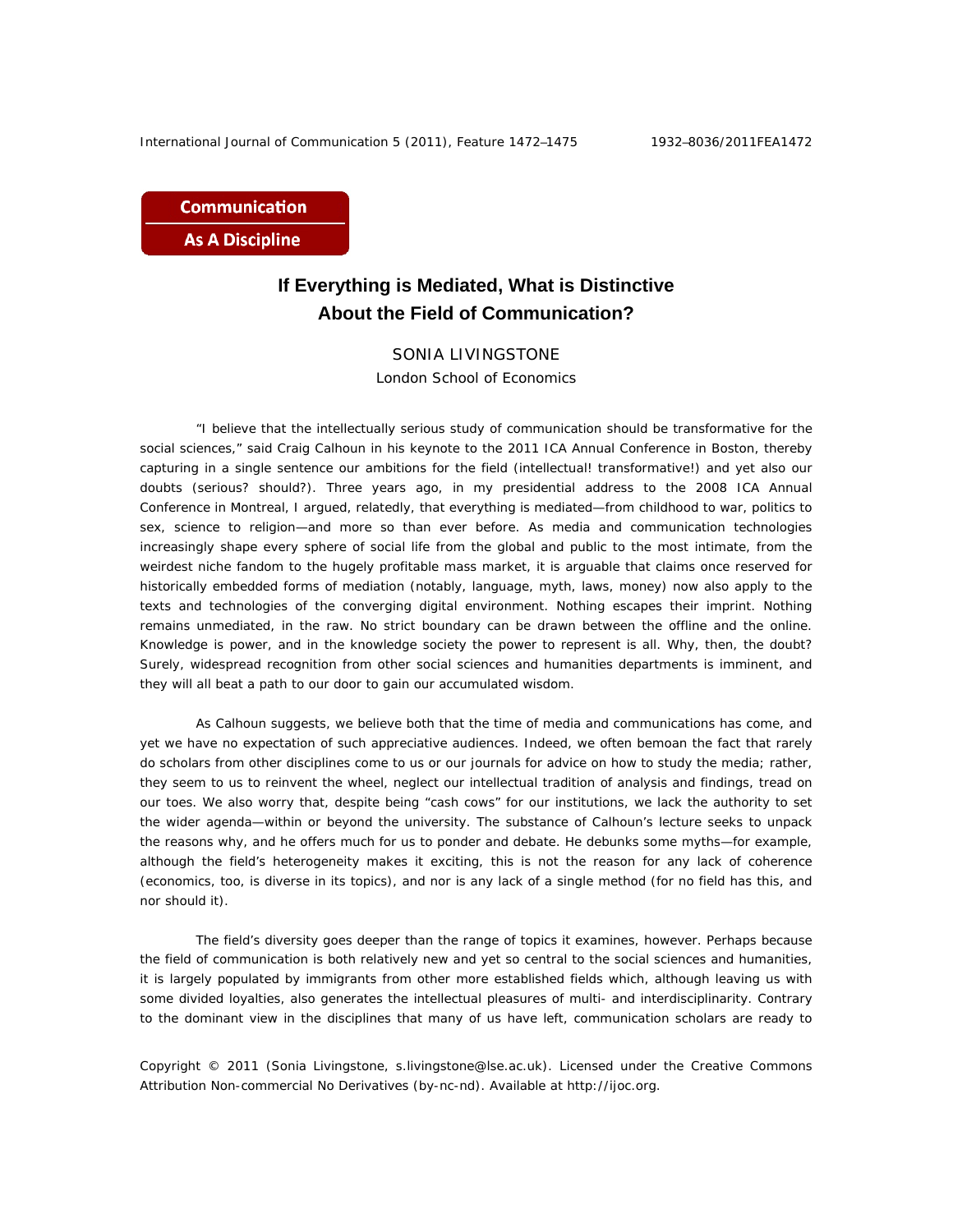concur with Calhoun that "the discipline that disciplines provide usually proves very conservative." We recognize that the necessarily porous boundaries of the field can be the site of creative transactions, underpinning our particular potential for collaboration and for building bridges and sustaining lateral connections.

Calhoun then offers an analysis that appears to contradict his account above. In essence, he proposes that our problem "is not one of coverage or containment; it is one of connection." His point is that we need not (and should not try to) agree with each other, given the many specialities that make up the institutional structure of the field. But we should talk to each other more, debate our differences more robustly, and one hopes, discover some unexpected and valuable synergies. Of course, Calhoun's point about our relishing interdisciplinarity and yet not talking sufficiently (both within and beyond the field of communication) is not really a contradiction. Rather, he is—rightly, I think—criticizing us for failing to act according to our own pretensions. We all know that conversations with colleagues doing very different work from our own can be surprisingly stimulating, and yet over and again we seek out conversations among those we already agree with (as, indeed, predicted by theories in our own field). This is not a call to identify a consensual common core to the field of communication, but nor should we be satisfied with merely listing the subfields (as illustrated by ICA's alphabetical list of divisions and interest groups on the Website).

So, we should eschew being "theory-lite" and prioritize "integrative theoretical discussions" in order to build "a web of interconnections"—as François Cooren also argued in his Presidential Address at the same conference. This will take imagination and critical reflection. Further, despite the importance of internal critique, we should respect and not undermine the efforts of those who represent us in the bid for power and resources, notwithstanding that "if it is the job of chairs speaking to deans and donors to achieve clarity, it is the job of researchers to debate ambiguities and raise questions." (I might illustrate a small resolution of this often-fraught relation between internal complexity and external clarity with an image produced by our annual departmental away day when, building on a transcript of our day-long discussion of diverse but intersecting interests, we produced the simple wordle in Figure 1.)



 *Figure 1. Departmental Interests in Media and Communications at LSE.*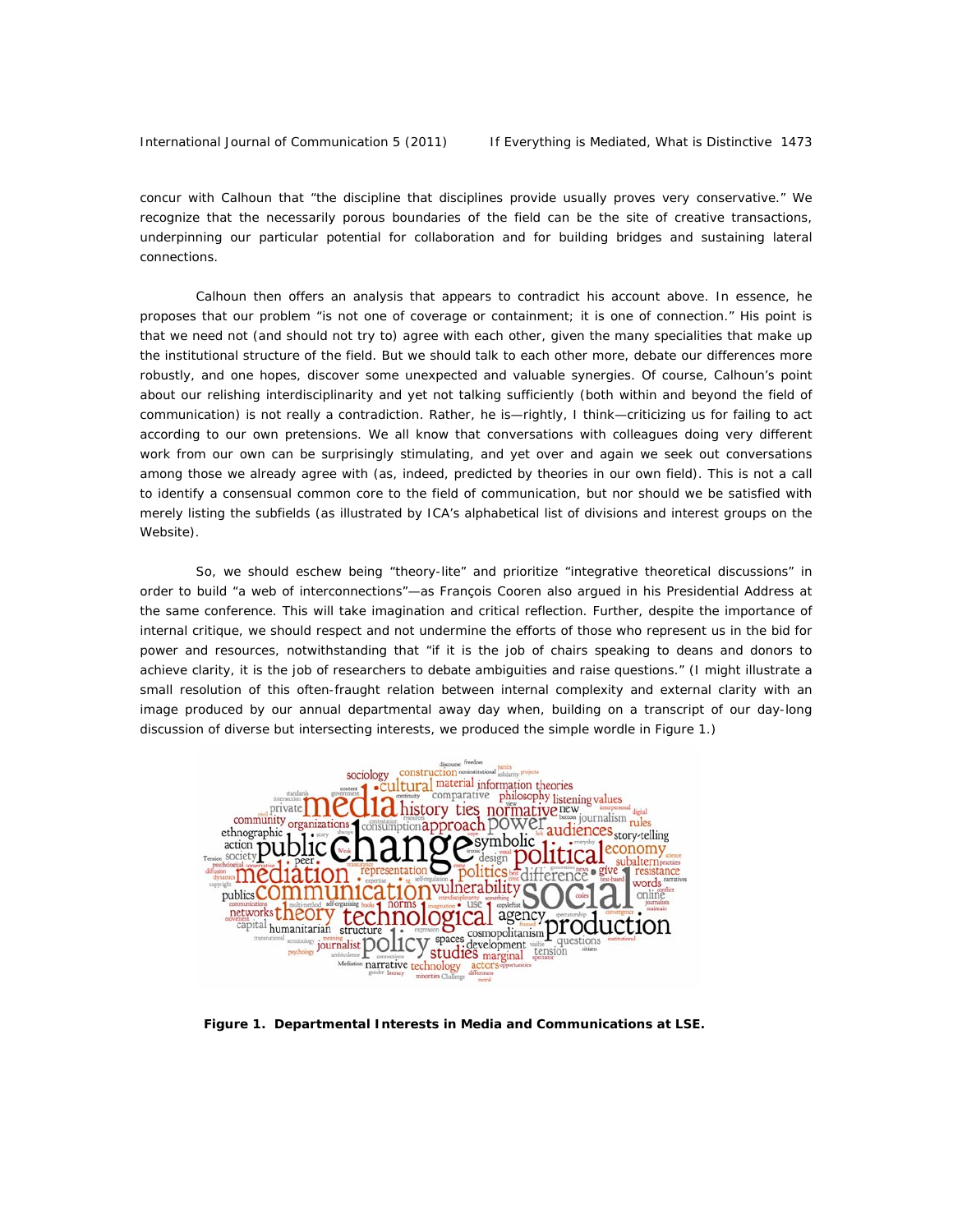Of course, communication has always been constitutive of society, fundamental to all human action. In one sense, then, all that is new is that, in the past half century we have created a new and rapidly expanding field to study what was already part of the subject matter of older disciplines. Although what is changing is the growing importance of the technological and commercial mediation of communication—a historical process that scholars now term "mediatization" (Krotz, 2007)—there is an irony to be faced. For the more important that technologically mediated (and other) forms of communication become, apparently legitimating the importance of our field, the more vigorously will they instead be claimed by all those other disciplines. Indeed, it is already apparent that political scientists, sociologists, anthropologists, linguists, educationalists, psychologists, and others are encroaching on "our" territory, especially as new and digital media enable a reshaping of their traditional subject matter.

Thus, I suggest that the challenge facing the field of communication is bigger than that of building lateral connections and creative intersections, important though this is. For we now risk losing authority even over our own field, especially if we define the field in terms of a listing of topics and issues. It is, therefore, crucial that we identify just where our expertise lies and what specific knowledges and arguments we bring to these ever-widening circles of intellectual and public attention accruing to the phenomena of media and communication. We may all answer this question differently, and that is fine. What matters is that we are prepared to debate these answers, internally and externally.

To illustrate with my own research on children's use of the Internet, scholarship on media and communications offers some distinctive expertise—a critique of moral panics, a contextualized recognition of continuities as well as change in the contours of the mediated landscape, an analysis of how people (individually and as socially situated groups) negotiate the semiotic nature of texts and technologies in context, a critique of misleading or simplistic assumptions about the media (cf., technological determinism, implied audiences and users, preferred readings), and a critical account of the affordances of the Internet. Yet, for theories of childhood and family, of learning and peer networks, and of risk and vulnerability, I must look to other disciplines. For me, and I suspect, for most of us, it's this crossfertilization that is interesting.

I would go further, though, to say that we should see our skills and openness to such collaboration and cross-fertilization as a particular strength of the field, one that we will need as we face the curious circumstance that although, yes, our moment has come and everything is mediated, ever less can we hope to keep the analysis of media and communication for ourselves. Calhoun's advice is timely. We should now embrace this widening of our scope, allow our boundaries to become even more porous, and capitalize on the increasing scope for collaboration and debate, rather than seeing this as a competitive threat, or as a potential loss of identity. Our subject matter is vital to societies the world over. Whether our analysis finds a valued place in the increasingly wide debates this subject matter attracts is up to us.